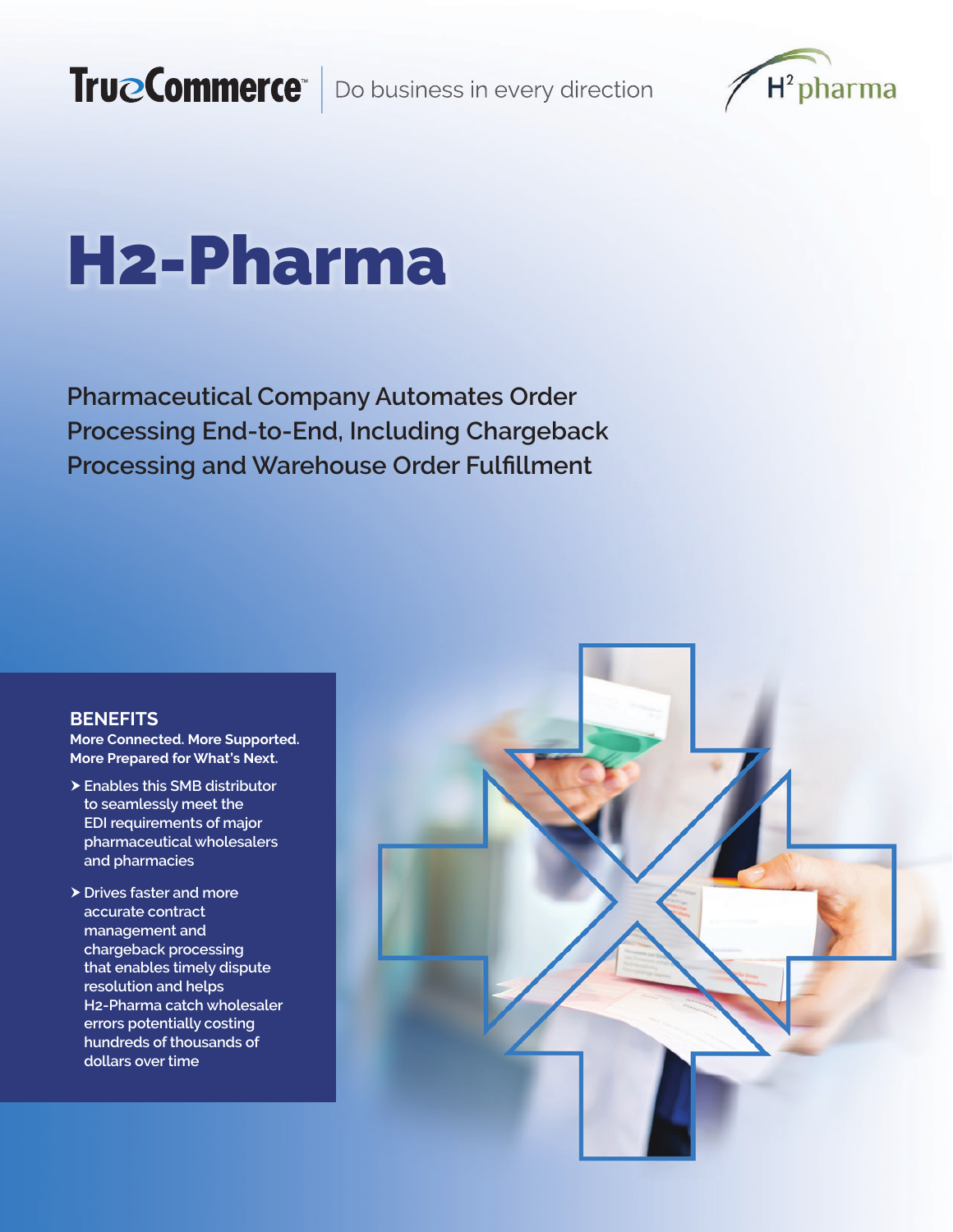# **OBJECTIVE**

h**Reduce operational costs and improve the speed and accuracy of the pharmaceutical chargeback process by bringing EDI in-house and leveraging the industry-leading TrueCommerce integration with QuickBooks Premier**

# **SOLUTION**

 $\blacktriangleright$  **TrueCommerce EDI for QuickBooks Premier combined with EmpowerRM to manage contracts and process pharmaceutical chargeback documents delivers endto-end order processing integration and automation, from purchase order to invoice**

# **BENEFITS**

- h**Saves considerable operational cost versus an outsourced EDI and chargeback processing solution, especially as business volume grows**
- h**Automates order processing to save time, reduce errors and minimize associated labor cost**
- ▶ Integrates EDI with a 3PL **warehouse to simplify and accelerate shipping**
- h **Makes it possible to handle a large and growing transaction volume without adding staff**

#### **BACKGROUND**

H2-Pharma is a successful and growing marketing and distribution partner for both generic and brand pharmaceutical products. As a small company in an industry dominated by major manufacturers and wholesalers, H2-Pharma's strength lies in its business agility, extensive experience and unsurpassed service to customers and partners.

According to Kyle Clifton, Supply Chain Manager, seamless integration and automation across H2-Pharma's supply chain processes and IT infrastructure is vital to its ongoing success and profitability. "Looking at the integration between our accounting and EDI systems and our 3PL warehouse, as well as our connectivity to our major customers and our ability to serve them, we have a pretty good solution right now," notes Mr. Clifton.

#### **END-TO-END CHARGEBACK PROCESSING AUTOMATION USING EMPOWERRM**

The cornerstone of H2-Pharma's end-to-end chargeback processing automation is a three-way integration between its QuickBooks Premier accounting system, TrueCommerce EDI for QuickBooks Premier, and EmpowerRM specifically designed to handle pharmaceutical contracts and chargeback processing via EDI.

TrueCommerce EDI for QuickBooks Premier is the industry's most complete EDI integration for that popular accounting system, with comprehensive support for sales orders and purchase orders (EDI 850/875), invoices (EDI 810/880), advance ship notices/ASNs (EDI 856) and credit memos/remittance advice (EDI 820) built-in, plus available support for warehouse shipping orders (EDI 940/945). The solution can also support outbound purchase orders and inbound invoices for transacting EDI with suppliers.

H2-Pharma further leverages that powerful integration through EmpowerRM that connects to both QuickBooks and TrueCommerce EDI to automate and accelerate the processing of pharmaceutical chargebacks.

Mr. Clifton explains its importance: "In the pharmaceutical industry, distributors like H2-Pharma sell to wholesalers, who in turn sell to pharmacies. These sales are made at a contract price that is less than the invoice price the wholesaler pays. To recoup that difference, the wholesaler generates a chargeback. which they send to the distributor via EDI. The distributor must quickly and accurately validate the chargeback, create a credit memo in their accounting system, and then send the credit memo to the wholesaler

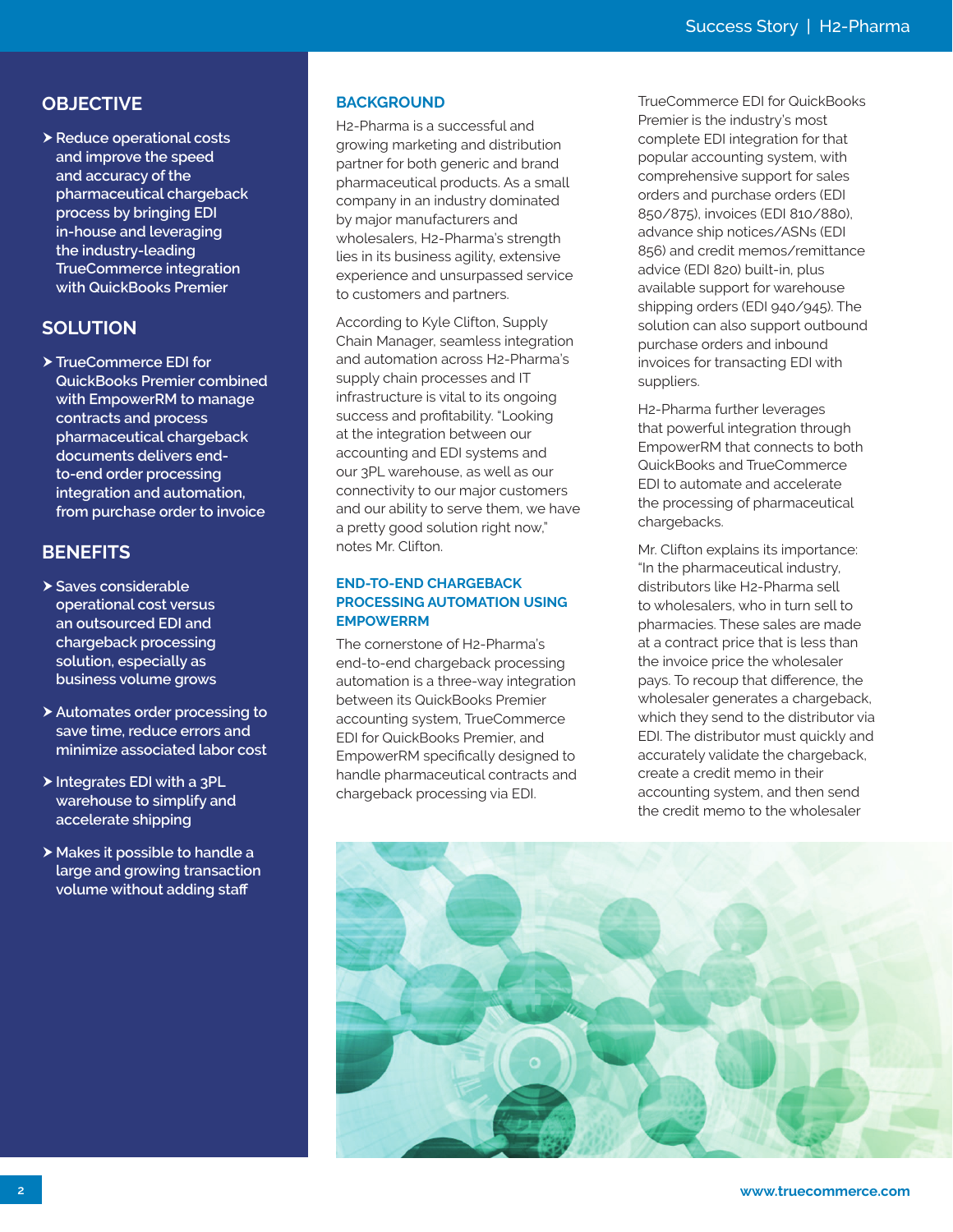

so they can reference it when they pay the invoice."

Chargebacks can amount to hundreds of thousands of dollars, making the ability to efficiently process them and identify and dispute any errors absolutely vital to a manufacturer's business success. Matt Hoenig, President, MDH Insight, Inc., designed and developed EmpowerRM that automates this process for H2-Pharma.

Mr. Hoenig describes how the overall integration and automation works: "H2-Pharma uses TrueCommerce EDI to export purchase orders from customers and create sales orders in QuickBooks, and to exchange warehouse shipping documents with its 3PL. When an EDI 844 Product Transfer Account Adjustment document comes in, the EDI system automatically exports it as a flat file using the TrueCommerce Scheduler add-on. EmpowerRM then imports the flat file, validates it, and creates the credit memo in Quickbooks Premier. Then EmpowerRM exports an EDI 849 Response to Product Transfer Account Adjustment document in flat-file format. TrueCommerce Scheduler automatically imports the 849 into TrueCommerce EDI and sends it back to the customer."

#### **SUPPORTS STRONG KEY RELATIONSHIPS AND ONGOING BUSINESS GROWTH**

Currently, H2-Pharma has about fifteen EDI trading partners. But roughly 95% of its EDI transactions relate to one of the three major US pharmaceutical wholesalers: McKesson, AmerisourceBergen, and Cardinal Health. The distributor's total EDI transaction volume is about 600 to 700 documents per week, which TrueCommerce EDI handles with ease.

"EDI is the preferred method for business communication in our industry—everything gets done via EDI," Mr. Clifton relates. "For a small distributor like us, the ability to efficiently send and receive EDI documents with the three major wholesalers is absolutely crucial."

#### **SAVING TIME AND MONEY EVERY DAY**

H2-Pharma has been a TrueCommerce EDI customer since 2014. Prior to that they were outsourcing EDI to their former 3PL provider. They chose to bring EDI inhouse to improve responsiveness and cut costs.

"For a small distributor like us, the ability to efficiently send and receive EDI documents with the three major pharmaceutical wholesalers is absolutely crucial."

**Kyle Clifton** Supply Chain Manager, H2-Pharma